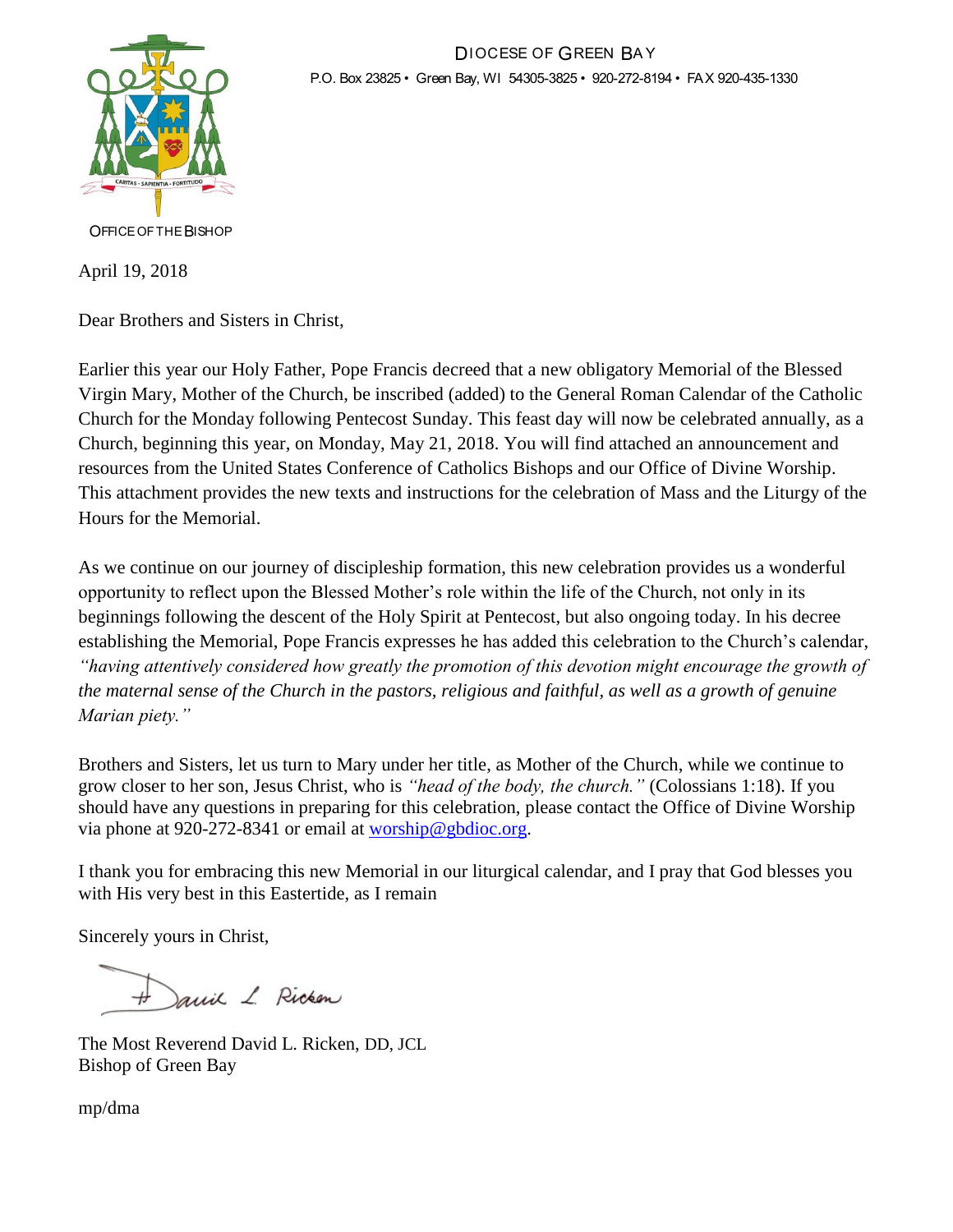

OFFICE OF DIVINE WORSHIP APRIL 18, 2018

# NEW MEMORIAL OF 'THE BLESSED VIRGIN MARY, MOTHER OF THE CHURCH' – MONDAY AFTER PENTECOST

In March 2018, a new obligatory **Memorial of the Blessed Virgin Mary, Mother of the Church**, was added to the General Roman Calendar. It will be celebrated annually on the Monday after Pentecost. (This year, that falls on Monday, May 21, 2018.)

**The newly-assigned orations and readings vary slightly from the Mass texts as found in the Roman Missal** (Votive Masses #10) **and the Lectionary for Mass** (Volume IV, #1002). There is also a change for the celebration of the **Liturgy of the Hour**s. The Secretariat for Divine Worship of the USCCB has posted the new, printable texts at: **[http://www.usccb.org/about/divine-worship/liturgical-calendar/mother-of-the](http://www.usccb.org/about/divine-worship/liturgical-calendar/mother-of-the-church.cfm)[church.cfm](http://www.usccb.org/about/divine-worship/liturgical-calendar/mother-of-the-church.cfm)** *(The new Lectionary texts have also been included on the following pages.)*

The new Memorial supersedes the rubric at the end of the Pentecost Mass that suggests that a Votive Mass of the Holy Spirit be celebrated on the Monday after Pentecost.

The title of the memorial was first used by Blessed Pope Paul VI soon after the Second Vatican Council. Mass texts were added to the second edition of the Roman Missal in 1975. Several conferences worldwide have already had the day on their particular calendars. It is now, however, a universal celebration.

Please contact the Office of Divine Worship with any questions at 920-272-8341 or [worship@gbdioc.org.](mailto:worship@gbdioc.org)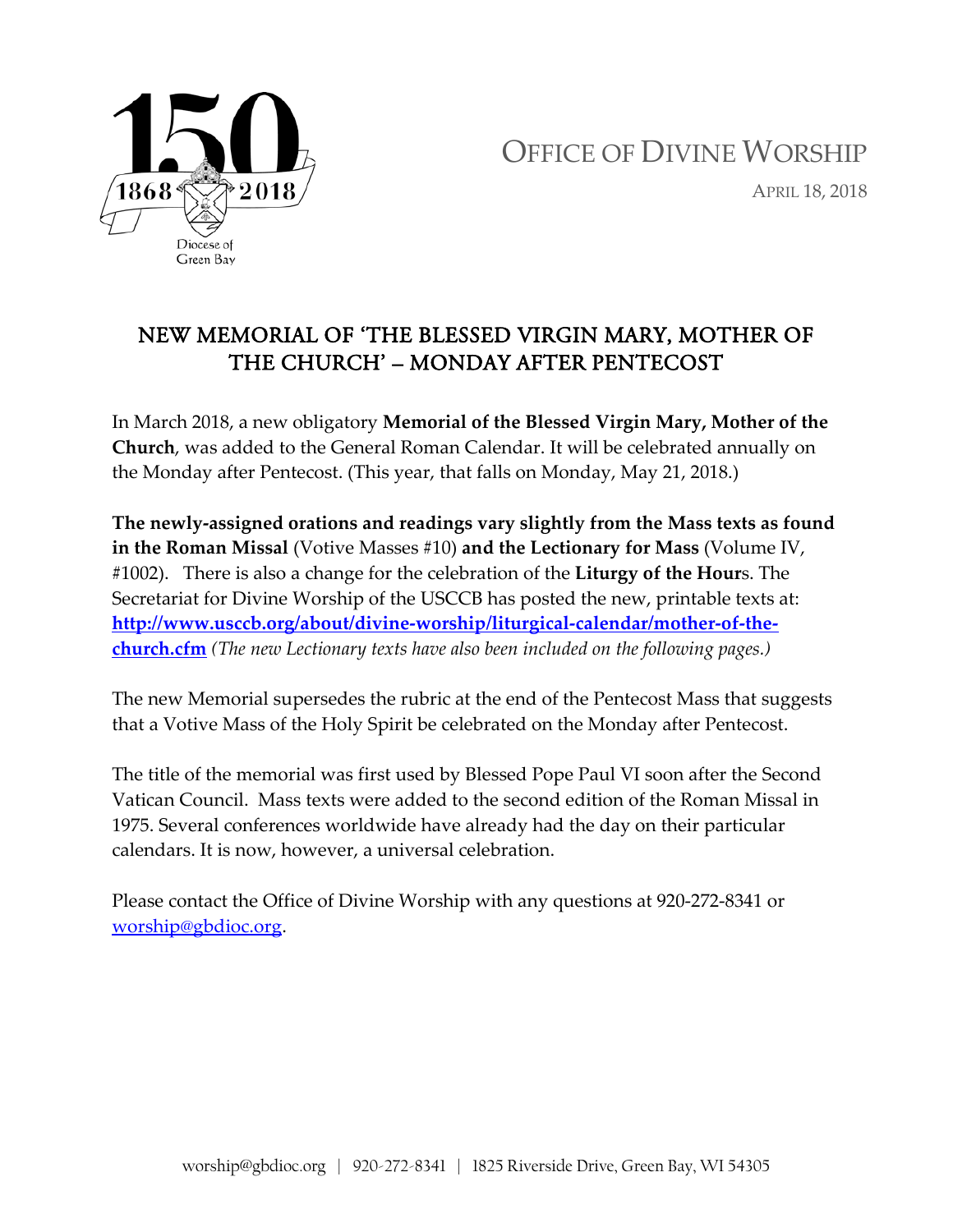## 572A Monday after Pentecost **THE BLESSED VIRGIN MARY, MOTHER OF THE CHURCH** Memorial

The readings for this memorial are proper.

## **FIRST READING**

First Option

| The mother of all the living.                                                                                |             |
|--------------------------------------------------------------------------------------------------------------|-------------|
| A reading from the Book of Genesis                                                                           | $3:9-15,20$ |
| After Adam had eaten of the tree,<br>the LORD God called to him and asked him, "Where are you?"              |             |
| He answered, "I heard you in the garden;<br>but I was afraid, because I was naked,<br>so I hid myself."      |             |
| Then he asked, "Who told you that you were naked?                                                            |             |
| You have eaten, then,<br>from the tree of which I had forbidden you to eat!"                                 |             |
| The man replied, "The woman whom you put here with me—<br>she gave me fruit from the tree, and so I ate it." |             |
| The LORD God then asked the woman,<br>"Why did you do such a thing?"                                         |             |
| The woman answered, "The serpent tricked me into it, so I ate it."                                           |             |
| Then the LORD God said to the serpent:                                                                       |             |
| "Because you have done this, you shall be banned<br>from all the animals                                     |             |
| and from all the wild creatures;                                                                             |             |
| On your belly shall you crawl,                                                                               |             |
| and dirt shall you eat                                                                                       |             |
| all the days of your life.                                                                                   |             |
| I will put enmity between you and the woman,<br>and between your offspring and hers;                         |             |
| He will strike at your head,<br>while you strike at his heel."                                               |             |
| The man called his wife Eve,                                                                                 |             |
| because she became the mother of all the living.                                                             |             |
| The word of the Lord.                                                                                        |             |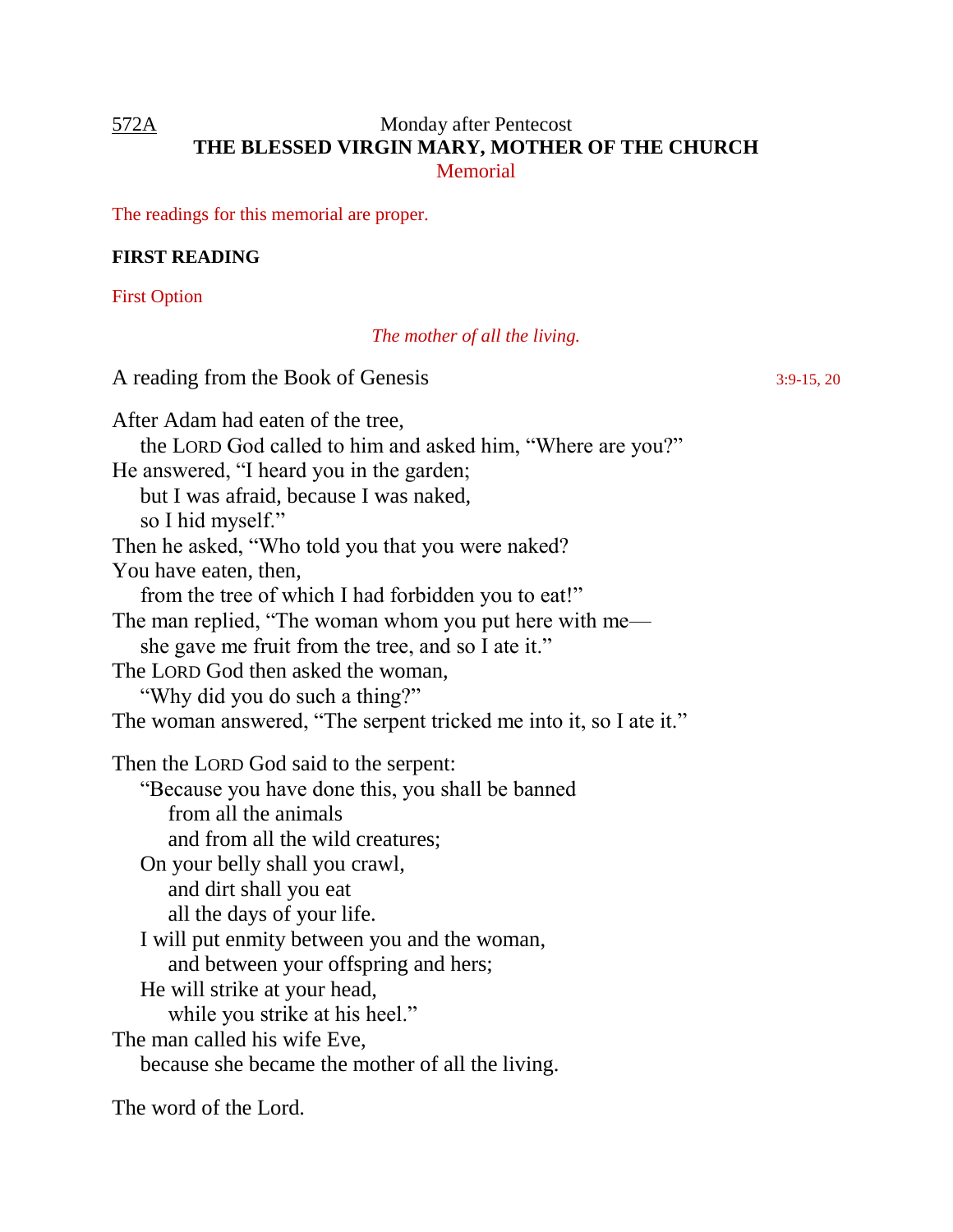Second Option

### *All these devoted themselves with one accord to prayer together with Mary, the mother of Jesus.*

A reading from the Acts of the Apostles 1:12-14

After Jesus had been taken up to heaven, the Apostles returned to Jerusalem from the mount called Olivet, which is near Jerusalem, a sabbath day's journey away.

When they entered the city

they went to the upper room where they were staying, Peter and John and James and Andrew, Philip and Thomas, Bartholomew and Matthew, James son of Alphaeus, Simon the Zealot, and Judas son of James. All these devoted themselves with one accord to prayer, together with some women, and Mary the mother of Jesus, and his brothers.

The word of the Lord.

OR: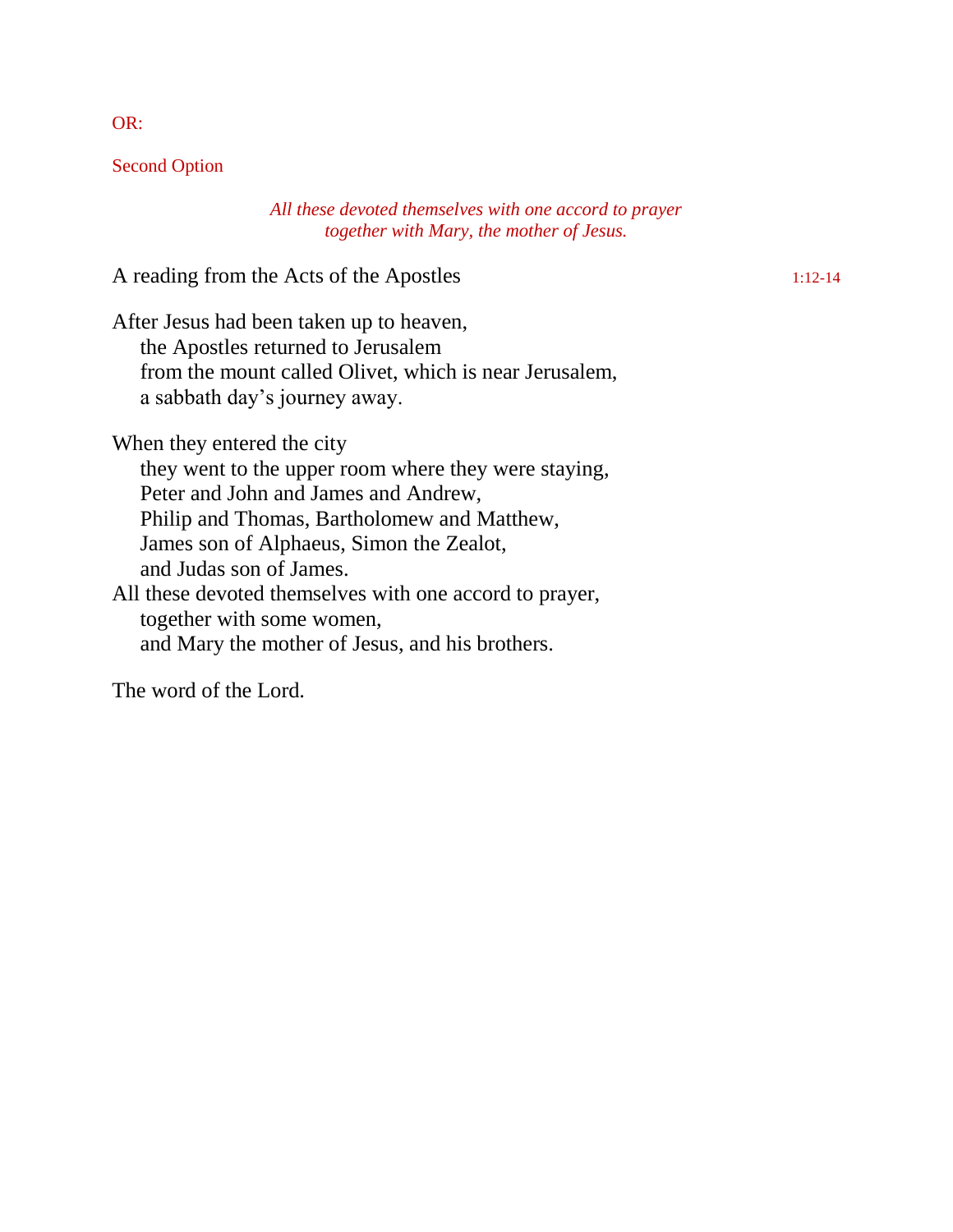### **RESPONSORIAL PSALM**

Psalm 87:1-2, 3 and 5, 6-7

R. (3) Glorious things are told of you, O city of God.

His foundation upon the holy mountains the LORD loves: The gates of Zion, more than any dwelling of Jacob.

R. Glorious things are told of you, O city of God.

Glorious things are said of you, O city of God! And of Zion they shall say: "One and all were born in her; And he who has established her is the Most High LORD."

R. Glorious things are told of you, O city of God.

They shall note, when the peoples are enrolled: "This man was born there." And all shall sing, in their festive dance: "My home is within you."

R. Glorious things are told of you, O city of God.

## **ALLELUIA**

R. Alleluia, alleluia.

O happy Virgin, you gave birth to the Lord; O blessed mother of the Church, you warm our hearts with the Spirit of your Son Jesus Christ.

R. Alleluia, alleluia.